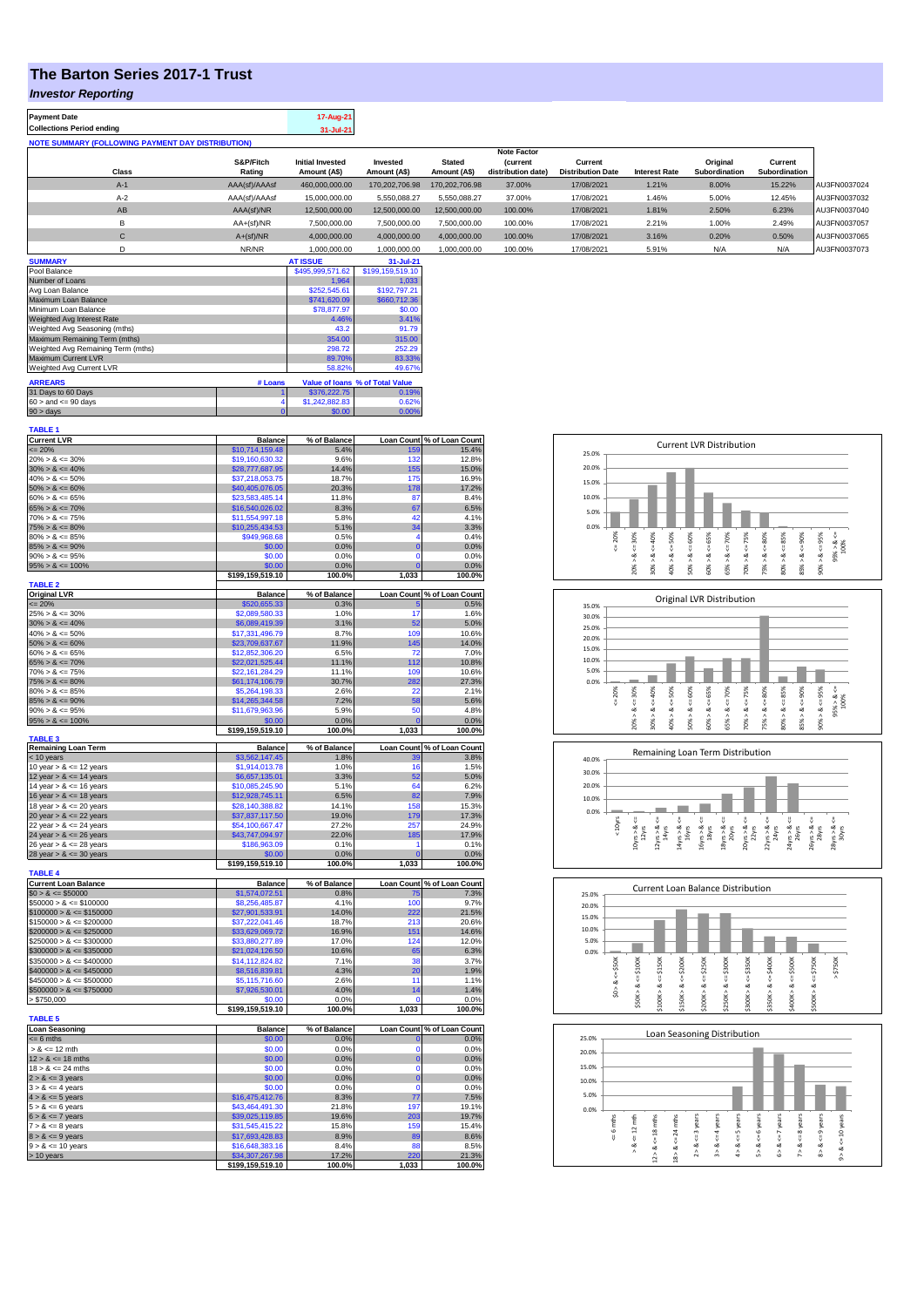# **The Barton Series 2017-1 Trust**

### *Investor Reporting*

| <b>Payment Date</b>                              | 17-Aug-21                          |                   |                   |                                                                                                                                                                                                                                                                                                                               |
|--------------------------------------------------|------------------------------------|-------------------|-------------------|-------------------------------------------------------------------------------------------------------------------------------------------------------------------------------------------------------------------------------------------------------------------------------------------------------------------------------|
| <b>Collections Period ending</b>                 |                                    | 31-Jul-21         |                   |                                                                                                                                                                                                                                                                                                                               |
| TABLE <sub>6</sub>                               |                                    |                   |                   |                                                                                                                                                                                                                                                                                                                               |
| Postcode Concentration (top 10 by value)         | <b>Balance</b>                     | % of Balance      | <b>Loan Count</b> | % of Loan Count                                                                                                                                                                                                                                                                                                               |
| 2650                                             | \$4,705,344.28                     | 2.4%              | 27                | 2.6%                                                                                                                                                                                                                                                                                                                          |
| 2905<br>2615                                     | \$4,380,306.72<br>\$3,930,210.98   | 2.2%<br>2.0%      | 18<br>17          | 1.7%<br>1.6%                                                                                                                                                                                                                                                                                                                  |
| 5108                                             | \$3,787,057.27                     | 1.9%              | 26                | 2.5%                                                                                                                                                                                                                                                                                                                          |
| 5109                                             | \$3,597,057.13                     | 1.8%              | 22                | 2.1%                                                                                                                                                                                                                                                                                                                          |
| 5118                                             | \$3,277,890.30                     | 1.6%              | 18                | 1.7%                                                                                                                                                                                                                                                                                                                          |
| 6208                                             | \$3,025,738.77                     | 1.5%              | 12                | 1.2%                                                                                                                                                                                                                                                                                                                          |
| 6210                                             | \$3,020,427.00                     | 1.5%              | 19                | 1.8%                                                                                                                                                                                                                                                                                                                          |
| 2602                                             | \$2,945,399.94                     | 1.5%              | 14                | 1.4%                                                                                                                                                                                                                                                                                                                          |
| 2323                                             | \$2,826,331.76                     | 1.4%              | 12                | 1.2%                                                                                                                                                                                                                                                                                                                          |
|                                                  |                                    |                   |                   |                                                                                                                                                                                                                                                                                                                               |
| <b>TABLE 7</b>                                   |                                    |                   |                   |                                                                                                                                                                                                                                                                                                                               |
| <b>Geographic Distribution</b>                   | <b>Balance</b>                     | % of Balance      | <b>Loan Count</b> | % of Loan Count                                                                                                                                                                                                                                                                                                               |
| <b>Australian Capital Territory</b>              | \$34,993,167.80                    | 17.6%             | 158<br>154        | 15.3%<br>14.9%                                                                                                                                                                                                                                                                                                                |
| New South Wales<br>Northern Territory            | \$31,537,262.33                    | 15.8%<br>0.4%     | $\overline{4}$    | 0.4%                                                                                                                                                                                                                                                                                                                          |
| Queensland                                       | \$803,413.54<br>\$6,105,134.84     | 3.1%              | 28                | 2.7%                                                                                                                                                                                                                                                                                                                          |
| South Australia                                  | \$81,378,744.68                    | 40.9%             | 486               | 47.0%                                                                                                                                                                                                                                                                                                                         |
| Tasmania                                         | \$0.00                             | 0.0%              | 1                 | 0.1%                                                                                                                                                                                                                                                                                                                          |
| Victoria                                         | \$4,185,402.66                     | 2.1%              | 20                | 1.9%                                                                                                                                                                                                                                                                                                                          |
| Western Australia                                | \$40,156,393.25                    | 20.2%             | 182               | 17.6%                                                                                                                                                                                                                                                                                                                         |
|                                                  | \$199,159,519.10                   | 100.0%            | 1,033             | 100.0%                                                                                                                                                                                                                                                                                                                        |
| <b>TARIFR</b>                                    |                                    |                   |                   |                                                                                                                                                                                                                                                                                                                               |
| Metro/Non-Metro/Inner-City                       | <b>Balance</b>                     | % of Balance      |                   | Loan Count % of Loan Count                                                                                                                                                                                                                                                                                                    |
| Metro                                            | \$157,172,283.57                   | 78.9%             | 814               | 78.8%                                                                                                                                                                                                                                                                                                                         |
| Non-metro                                        | \$41,681,899.78                    | 20.9%             | 218               | 21.1%                                                                                                                                                                                                                                                                                                                         |
| Inner city                                       | 305,335.75                         | 0.2%              |                   | 0.1%                                                                                                                                                                                                                                                                                                                          |
|                                                  | \$199,159,519.10                   | 100.0%            | 1,033             | 100.0%                                                                                                                                                                                                                                                                                                                        |
| <b>TABLE 9</b>                                   |                                    | % of Balance      |                   |                                                                                                                                                                                                                                                                                                                               |
| <b>Property Type</b><br><b>Residential House</b> | <b>Balance</b><br>\$182,339,703.81 | 91.6%             | 938               | Loan Count % of Loan Count<br>90.8%                                                                                                                                                                                                                                                                                           |
| <b>Residential Unit</b>                          | \$15,062,746.45                    | 7.6%              | 87                | 8.4%                                                                                                                                                                                                                                                                                                                          |
| Rural                                            | \$0.00                             | 0.0%              | $\overline{0}$    | 0.0%                                                                                                                                                                                                                                                                                                                          |
| Semi-Rural                                       | \$0.00                             | 0.0%              | $\Omega$          | 0.0%                                                                                                                                                                                                                                                                                                                          |
| <b>High Density</b>                              | \$1,757,068.84                     | 0.9%              | 8                 | 0.8%                                                                                                                                                                                                                                                                                                                          |
|                                                  | \$199,159,519.10                   | 100.0%            | 1.033             | 100.0%                                                                                                                                                                                                                                                                                                                        |
| <b>TABLE 10</b>                                  |                                    |                   |                   |                                                                                                                                                                                                                                                                                                                               |
| <b>Occupancy Type</b>                            | <b>Balance</b>                     | % of Balance      | <b>Loan Count</b> | % of Loan Count                                                                                                                                                                                                                                                                                                               |
|                                                  |                                    |                   |                   |                                                                                                                                                                                                                                                                                                                               |
| Owner Occupied                                   | \$161.285.359.38                   | 81.0%             | 832               |                                                                                                                                                                                                                                                                                                                               |
| Investment                                       | \$37.874.159.72                    | 19.0%             | 201               |                                                                                                                                                                                                                                                                                                                               |
|                                                  | \$199,159,519.10                   | 100.0%            | 1,033             |                                                                                                                                                                                                                                                                                                                               |
| TABLE <sub>11</sub>                              |                                    |                   |                   |                                                                                                                                                                                                                                                                                                                               |
| <b>Employment Type Distribution</b>              | <b>Balance</b>                     | % of Balance      |                   |                                                                                                                                                                                                                                                                                                                               |
| Contractor                                       | \$2,769,157,22                     | 1.4%              | 16                |                                                                                                                                                                                                                                                                                                                               |
| Pay-as-you-earn employee (casual)                | \$8,126,098.19                     | 4.1%              | 47                |                                                                                                                                                                                                                                                                                                                               |
| Pay-as-you-earn employee (full time)             | \$153,133,107.39                   | 76.9%             | 772               |                                                                                                                                                                                                                                                                                                                               |
| Pay-as-you-earn employee (part time)             | \$14,551,145.76                    | 7.3%              | 83                |                                                                                                                                                                                                                                                                                                                               |
| Self employed                                    | \$9,004,730.30                     | 4.5%              | 44                |                                                                                                                                                                                                                                                                                                                               |
| No data                                          | \$11,575,280.24                    | 5.8%              | 71                |                                                                                                                                                                                                                                                                                                                               |
| Director                                         | \$0.00                             | 0.0%              |                   |                                                                                                                                                                                                                                                                                                                               |
| TARI F 12                                        | \$199,159,519.10                   | 100.0%            | 1,033             |                                                                                                                                                                                                                                                                                                                               |
| <b>LMI Provider</b>                              | <b>Balance</b>                     | % of Balance      |                   |                                                                                                                                                                                                                                                                                                                               |
| QBE                                              | \$183,144,312.27                   | 92.0%             | 969               |                                                                                                                                                                                                                                                                                                                               |
| Genworth                                         | \$16,015,206.83                    | 8.0%              | 64                |                                                                                                                                                                                                                                                                                                                               |
|                                                  | \$199,159,519.10                   | 100.0%            | 1,033             |                                                                                                                                                                                                                                                                                                                               |
| <b>TABLE 13</b>                                  |                                    |                   |                   |                                                                                                                                                                                                                                                                                                                               |
| <b>Arrears</b>                                   | <b>Balance</b>                     | % of Balance      |                   |                                                                                                                                                                                                                                                                                                                               |
| <= 0 days                                        | \$194,798,707.20                   | 97.8%             | 1016              |                                                                                                                                                                                                                                                                                                                               |
| $0 >$ and $\leq$ 30 days                         | \$2,741,706.32                     | 1.4%              | 12                |                                                                                                                                                                                                                                                                                                                               |
| $30 >$ and $\leq 60$ days                        | \$376,222.75                       | 0.2%              | 1                 |                                                                                                                                                                                                                                                                                                                               |
| $60 >$ and $\leq 90$ days                        | \$1,242,882.83                     | 0.6%              | $\overline{4}$    |                                                                                                                                                                                                                                                                                                                               |
| $90 > \text{days}$                               | \$0.00                             | 0.0%              | $\Omega$          |                                                                                                                                                                                                                                                                                                                               |
| TABLE 14                                         | \$199,159,519.10                   | 100.0%            | 1,033             |                                                                                                                                                                                                                                                                                                                               |
| <b>Interest Rate Type</b>                        | <b>Balance</b>                     | % of Balance      |                   |                                                                                                                                                                                                                                                                                                                               |
| Variable                                         | \$158,161,995.94                   | 79.4%             | 851               |                                                                                                                                                                                                                                                                                                                               |
| Fixed                                            | \$40,997,523.16                    | 20.6%             | 182               |                                                                                                                                                                                                                                                                                                                               |
|                                                  | \$199,159,519.10                   | 100.0%            | 1,033             |                                                                                                                                                                                                                                                                                                                               |
| <b>TABLE 15</b>                                  |                                    |                   |                   |                                                                                                                                                                                                                                                                                                                               |
| <b>Weighted Ave Interest Rate</b>                | <b>Balance</b>                     | <b>Loan Count</b> |                   | 80.5%<br>19.5%<br>100.0%<br>Loan Count % of Loan Count<br>1.5%<br>4.5%<br>74.7%<br>8.0%<br>4.3%<br>6.9%<br>0.0%<br>100.0%<br>Loan Count % of Loan Count<br>93.8%<br>6.2%<br>100.0%<br>Loan Count % of Loan Count<br>98.4%<br>1.2%<br>0.1%<br>0.4%<br>0.0%<br>100.0%<br>Loan Count % of Loan Count<br>82.4%<br>17.6%<br>100.0% |
| <b>Fixed Interest Rate</b>                       | 2.99°                              | 18:               |                   |                                                                                                                                                                                                                                                                                                                               |
|                                                  |                                    |                   |                   |                                                                                                                                                                                                                                                                                                                               |
| TABLE 16                                         |                                    |                   |                   |                                                                                                                                                                                                                                                                                                                               |
| COVID-19 Impacted Loan                           | Impacted (#)                       | Impacted (%)      | Impacted (\$)     |                                                                                                                                                                                                                                                                                                                               |
|                                                  |                                    | 0.19%             | \$568,912.57      |                                                                                                                                                                                                                                                                                                                               |
| <b>TABLE 16</b>                                  |                                    | <b>Loan Count</b> |                   |                                                                                                                                                                                                                                                                                                                               |

|             | <b>Loan Count</b> |
|-------------|-------------------|
| \$73,685,93 |                   |
| \$70,056,08 |                   |
| \$70,056,08 |                   |
| \$3,629.85  |                   |
| \$0.00      |                   |
|             | <b>Balance</b>    |

Please note: Stratified data excludes loans where the collateral has been sold and there is an LMI claim pending.